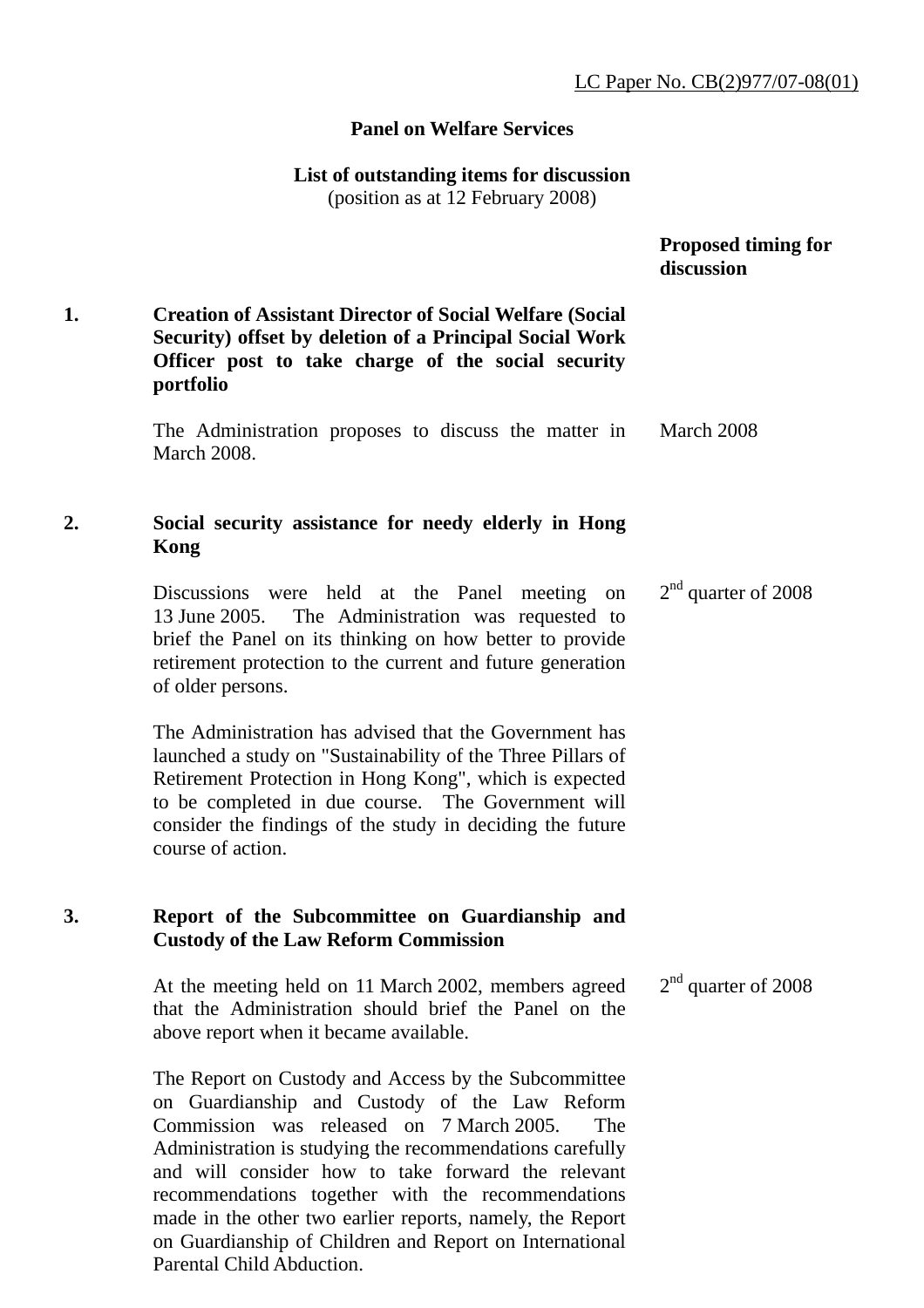# **Proposed timing for discussion**

## **4. Improving the homes of elderly people living in poor conditions**

The 2007-2008 Policy Address has earmarked an one-off funding of \$200 million to help improve the homes of elderly people living in poor conditions. The Administration is working out the implementation details. 2<sup>nd</sup> quarter of 2008

## **5. Provision of family services at Integrated Family Service Centres**

The Administration proposes to discuss the matter in the second quarter of 2008. 2<sup>nd</sup> quarter of 2008

## **6. Partnership Fund for the Disadvantaged**

The Administration would like to report on the progress of the Fund. 2<sup>nd</sup> quarter of 2008

## **7. Infirmary care in non-hospital setting**

The Administration consulted the Panel in December 2004 on a proposal to launch a trial scheme to provide infirmary care places for medically stable elders in a non-hospital setting. In the light of feedback from the Panel and the sector during the consultation process, the latest plan of the Administration is to upgrade some of the places in subvented residential care homes for the elderly to provide infirmary care. The Administration has started discussion with the sector in December 2007.  $2<sup>nd</sup>/3<sup>rd</sup>$  quarter of 2008

## **8. Licensing of residential care homes for people with disabilities**

The Administration proposes to report progress on the introduction of a licensing scheme for residential care homes for the disabled in the third quarter of 2008 before the end of the current LegCo term, in order to allow time to clear the policy issues involved in the licensing scheme. 3<sup>rd</sup> quarter of 2008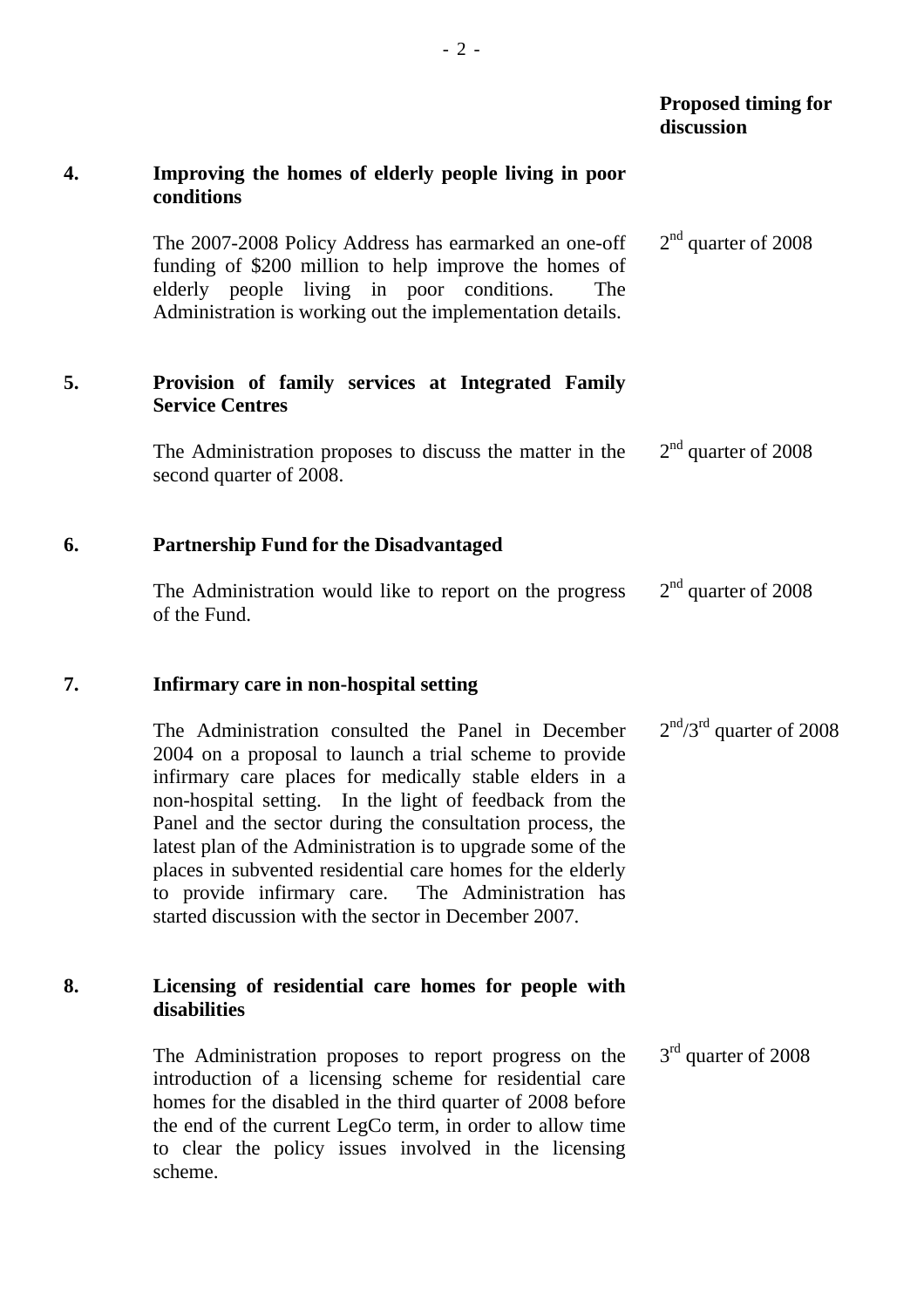|     |                                                                                                                                                                                                                                                                                                                                                                               | <b>Proposed</b><br>discussion | timing | for |
|-----|-------------------------------------------------------------------------------------------------------------------------------------------------------------------------------------------------------------------------------------------------------------------------------------------------------------------------------------------------------------------------------|-------------------------------|--------|-----|
| 9.  | Latest situation on the implementation of review of<br>family services                                                                                                                                                                                                                                                                                                        |                               |        |     |
|     | Item proposed by Hon Albert CHAN at the Panel meeting<br>on 12 October 2004.                                                                                                                                                                                                                                                                                                  | $3rd$ quarter of 2008         |        |     |
|     | The Administration has advised that transformation of all<br>existing Family Services Centres/counselling units into 61<br>IFSCs was completed in March 2005. A review on the<br>implementation of the aforesaid transformation will take<br>place in 2008.                                                                                                                   |                               |        |     |
|     | The Administration has subsequently advised that since<br>the invitation of proposal for the review of IFSCs<br>conducted between August and October 2007 has to be<br>re-tendered, the earliest time to report progress to the<br>Panel will be in third quarter of 2008.                                                                                                    |                               |        |     |
| 10. | Subsidy arrangements for residential care services for<br>frail elders                                                                                                                                                                                                                                                                                                        |                               |        |     |
|     | The Administration aims to report progress on the work<br>relating to the feasibility of developing the proposed Fee<br>Assistance Scheme for residential care services for frail<br>elders, taking into account the suggestion of establishing a<br>separate financial assistance scheme for elders and other<br>views expressed by members on the matter on<br>12 May 2003. | To be decided                 |        |     |
| 11. | Setting up of a refuge centre for abused men                                                                                                                                                                                                                                                                                                                                  |                               |        |     |
|     | Referred for follow-up by Duty Roster Members<br>following their meeting with a deputation<br>on<br>13 June 2005.                                                                                                                                                                                                                                                             | To be decided                 |        |     |
| 12. | <b>Retirement protection</b>                                                                                                                                                                                                                                                                                                                                                  |                               |        |     |
|     | Item proposed by Dr Hon Fernando CHEUNG.                                                                                                                                                                                                                                                                                                                                      | To be decided                 |        |     |
|     |                                                                                                                                                                                                                                                                                                                                                                               |                               |        |     |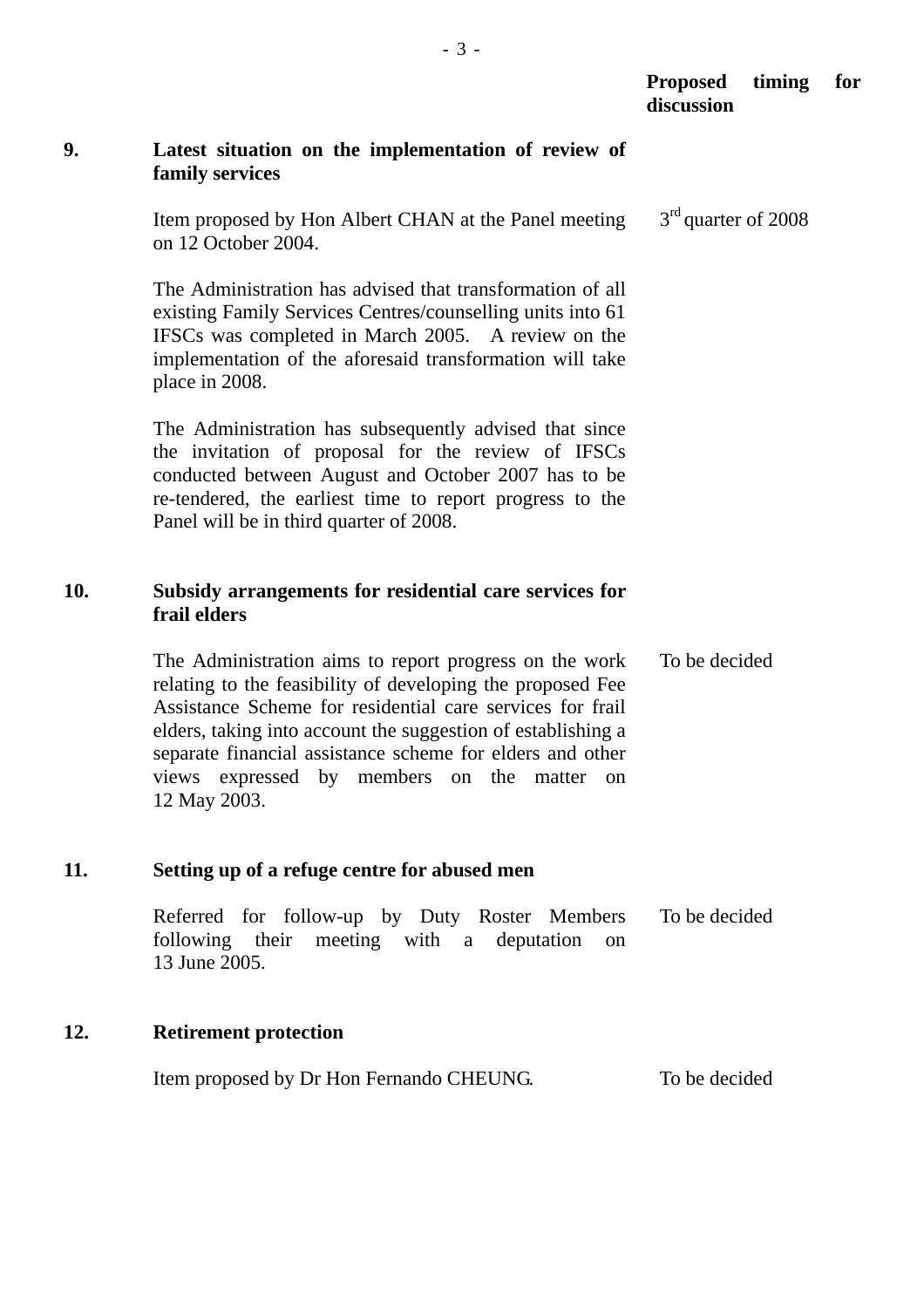#### **Proposed timing for discussion**

## **13. Residential care homes and private homes for the elderly and mentally disabled**

Dr Hon KWOK Ka-ki has proposed to discuss measures to enhance the services of residential care homes and private homes for the elderly and mentally disabled. To be decided

## **14. The disregarded earnings arrangement under the Comprehensive Social Security Assistance (CSSA) Scheme and other measures to encourage and assist CSSA recipients to move towards self-reliance**

When the review of disregarded earnings (DE) under the CSSA Scheme was discussed at the Panel meeting on 12 April 2007, members raised concern about the effectiveness of the DE arrangements and other measures introduced to encourage and assist CSSA recipients to move towards self-reliance. Members agreed that as the subject of DE arrangements was related to the employment of CSSA recipients, a joint meeting could be held with the Panel on Manpower to discuss the subject. To be decided

#### **15. Public dental care services for the needy**

At the meeting of the Subcommittee on Review of the CSSA Scheme on 2 April 2007, the provision of public dental care services for the needy, including CSSA recipients, was discussed. To be decided

As the subject of public dental care services for the needy was beyond its purview, the Subcommittee agreed that the matter should be referred to the Panel on Welfare Services and the Panel on Health Services for follow-up, and a joint meeting of the two Panels could be held as appropriate. The Panel on Health Services discussed the health care services for the elderly on 12 November 2007.

Dr KWOK Ka-ki has separately proposed to discuss the provision of dental grant for the CSSA recipients (LC Paper No. CB(2)1047/07-08 issued on 12 February 2008).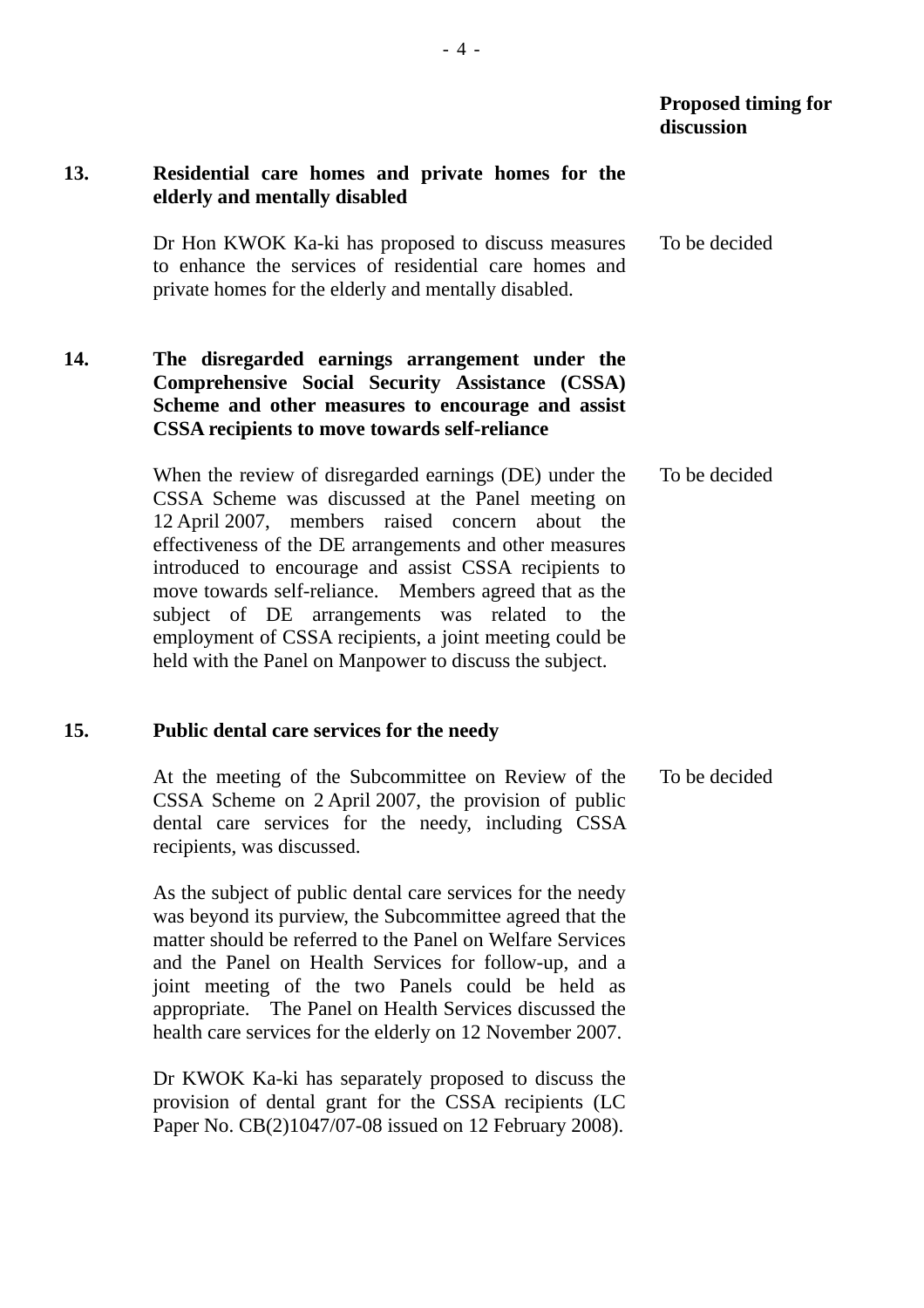# **16. Charitable fund-raising activities**

The existing framework for the monitoring of charitable fund-raising activities was discussed at the meeting on 11 June 2007. Members agreed to further discuss the matter in the 2007-2008 session, especially the monitoring of the use of income generated from public charitable fund-raising activities. To be decided

The Administration has advised that the subject matter involved various bureaux, namely the Home Affairs Bureau, the Financial Services and the Treasury Bureau and the Labour and Welfare Bureau. As the Law Reform Commission is now studying this subject, the Administration has suggested deferring Panel discussion to after the completion of the study.

# **17. A solution-focused approach in the provision of welfare services**

Item proposed by Mrs Sophie LEUNG at the Panel meeting on 9 July 2007. To be decided

# **18. Annual adjustment of standard payment rates under the CSSA Scheme and the Social Security Allowance Scheme**

At the Panel meetings on 12 November and 10 December 2007, members raised concern that under the existing adjustment mechanism for CSSA which took into account the SSAIP movements in the past 12 months, CSSA recipients had to catch up with past inflation. They urged the Administration to review the adjustment mechanism for social security payments. A motion was passed at the meeting on 12 November 2007 in this regard. Members agreed to follow up the matter at a future meeting. To be decided